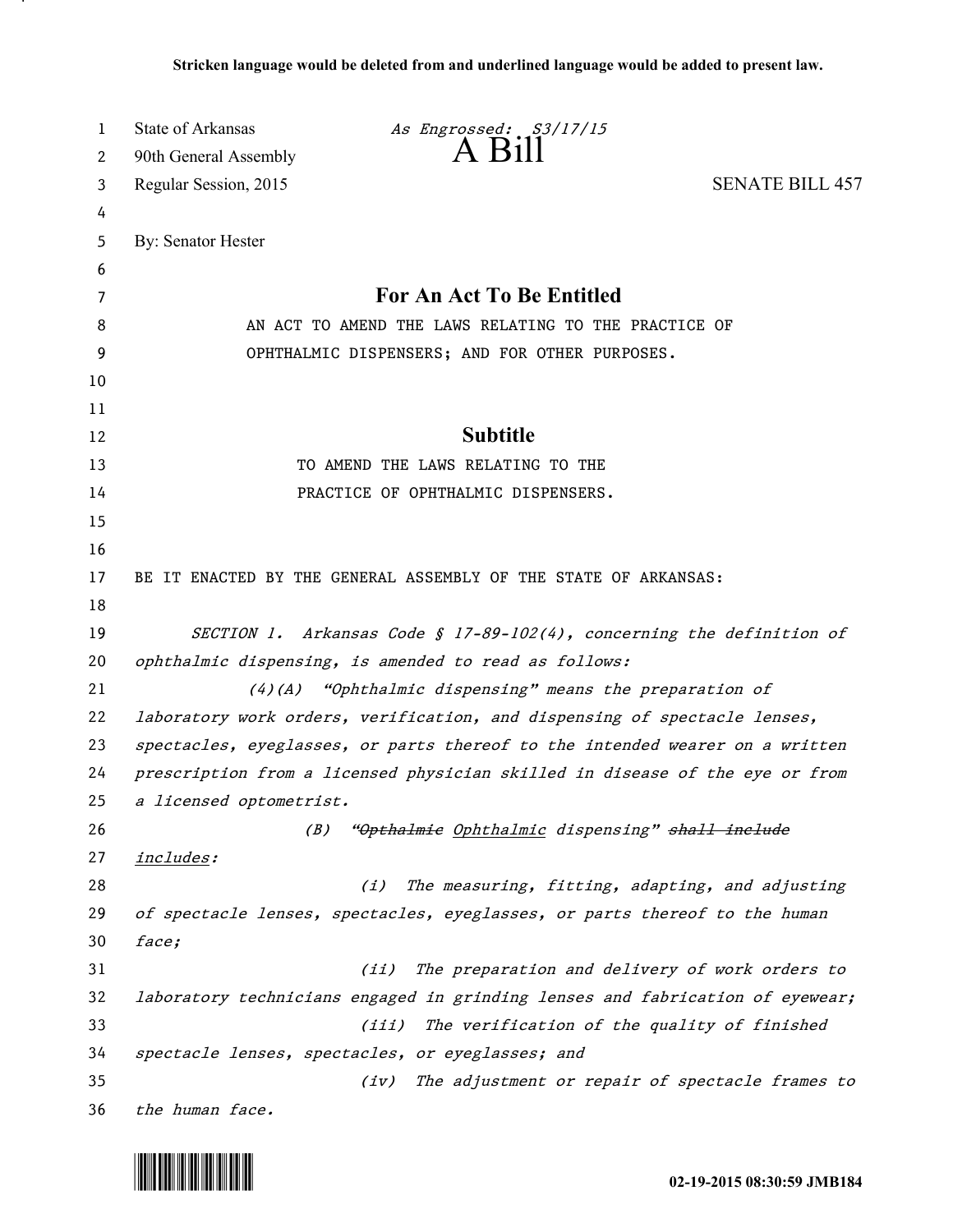| 1  | (C)<br>The prescribing, adapting, fitting, duplicating,                       |
|----|-------------------------------------------------------------------------------|
| 2  | dispensing, or modifying, selling, or supplying of contact lenses for or to   |
| 3  | the human eye is specifically excluded.                                       |
| 4  | (D) Ophthalmic dispensing includes the dispensing,                            |
| 5  | selling, or supplying of contact lenses by a licensed dispensing optician,    |
| 6  | registered dispensing optician, or apprentice dispensing optician if there is |
| 7  | no attempt to practice optometry;                                             |
| 8  |                                                                               |
| 9  | SECTION 2. Arkansas Code § 17-89-103 is amended to read as follows:           |
| 10 | $17 - 89 - 103.$<br><i>Exceptions.</i>                                        |
| 11 | (a) Except as expressly provided otherwise in this chapter, nothing in        |
| 12 | this chapter shall this chapter does not apply to persons who sell glasses,   |
| 13 | spectacles, lenses, frames, mountings, or prisms at wholesale on individual   |
| 14 | prescriptions to licensed optometrists, physicians, or dispensing opticians   |
| 15 | nor shall it and does not prohibit the sale of ready-made eyeglasses and      |
| 16 | spectacles when sold as merchandise at any established place of business      |
| 17 | where no attempt is made to practice optometry or opticianry.                 |
| 18 | (b)(1) Nothing in this chapter shall This chapter does not prohibit an        |
| 19 | employee of an Arkansas-licensed optometrist or an Arkansas-licensed          |
| 20 | physician skilled in disease of the eye from performing any of the acts       |
| 21 | described in § 17-89-102(4) when the acts are performed in the office of an   |
| 22 | Arkansas-licensed optometrist or an Arkansas-licensed physician skilled in    |
| 23 | disease of the eye.                                                           |
| 24 | (2) The employees are A employee is not required to be                        |
| 25 | registered or licensed under the provisions of this chapter.                  |
| 26 | $(c)(1)$ The provisions of this chapter shall not apply to licensed           |
| 27 | optometrists or physicians skilled in disease of the eye, except as stated in |
| 28 | this chapter.                                                                 |
| 29 | (2) It is the specific intent of the General Assembly that this               |
| 30 | subsection supplement, not repeal, existing acts of Arkansas.                 |
| 31 |                                                                               |
| 32 | SECTION 3. Arkansas Code § 17-89-104(c) and (d) are amended to read as        |
| 33 | follows:                                                                      |
| 34 | Nothing in this This chapter shall be construed to does not<br>(c)            |
| 35 | authorize or permit any a licensed or registered dispensing optician or any   |
| 36 | other person except a licensed optometrist or licensed physician skilled in   |

02-19-2015 08:30:59 JMB184